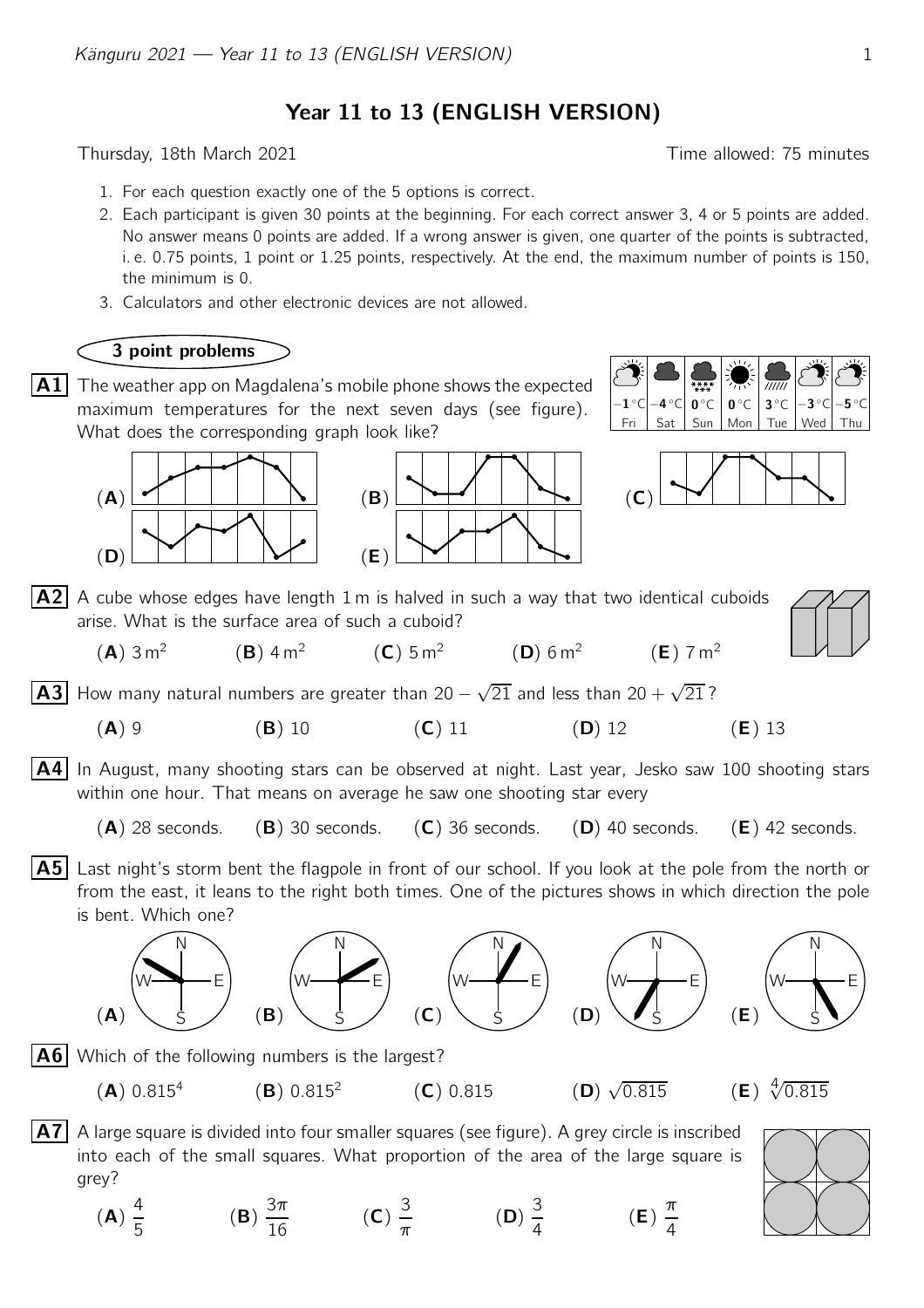$\mathsf{x}$ 

y

y

A8 How many two-digit natural numbers are divisible by 3 and have only odd digits?

- (A) 2 (B) 3 (C) 4 (D) 8 (E) 12
- **A9** The points  $A(p | q)$ ,  $B(3p | q)$  and  $C(2p | 3q)$ , where  $p > 0$  and  $q > 0$ , are plotted into a coordinate system. What is the area of the triangle ABC?
	- (A) 1 2 **(B)** 2*pq*  $(C)$  3*pq*  $(D)$  4*pq* 9 2 pq

A10 Amanda thinks of a rational number between 2 and 4, Justus of one between 7 and 8 and Theresa of one between 5 and 6. What is certainly true about the sum S of these three numbers?

(A)  $S \le 17$ <br>
(B)  $S \ge 16$  or  $S \le 14$ <br>
(C)  $S \ge 14$  and  $S \le 18$ <br>
(D)  $S \ge 15$  and  $S \le 22$ <br>
(E)  $S \ge 17$  or  $S \le 15$ (D)  $S \geq 15$  and  $S \leq 22$ 

## 4 point problems

- $|B1|$  Two pallets with a total of 60 beverage crates were delivered to a supermarket. Some crates were immediately unloaded from one pallet. Both before and after unloading, there were 1.5 times as many crates on one pallet as on the other. How many crates were unloaded immediately?
	- (A) 10 (B) 15 (C) 16 (D) 20 (E) 24

**B2** What proportion of the positive divisors of  $5! = 1 \times 2 \times 3 \times 4 \times 5$  is odd?

(**A**) 
$$
\frac{1}{2}
$$
 \t(**B**)  $\frac{1}{3}$  \t(**C**)  $\frac{1}{4}$  \t(**D**)  $\frac{1}{5}$  \t(**E**)  $\frac{1}{6}$ 

**B3** A rectangular sheet of paper has length x cm and width y cm, where  $x > y$ . If you glue the two long sides or the two short sides together, you get the shell of a taller or a flatter cylinder. What is the ratio of the volume of the taller cylinder to the volume of the flatter cylinder?

(**A**) 1:y<sup>2</sup> (**B**) 
$$
y^2
$$
:x<sup>2</sup> (**C**) x:y<sup>2</sup> (**D**) y:x (**E**) x:1

- $|B4|$  How many three-digit natural numbers have the property that by reversing the order of the digits the number increases by 99?
	- (A) 56 (B) 64 (C) 72 (D) 80 (E) 81

 $\overline{B5}$  When a roll of kitchen paper is unrolled evenly, the diameter y of the roll becomes smaller and smaller over time, while the total length  $x$  of the already unrolled part becomes larger and larger. Which graph represents this process?





three adjacent numbers are calculated. How many of these sums can be odd at most?

 $(A)$  97 (B) 96 (C) 95 (D) 94 (E) 93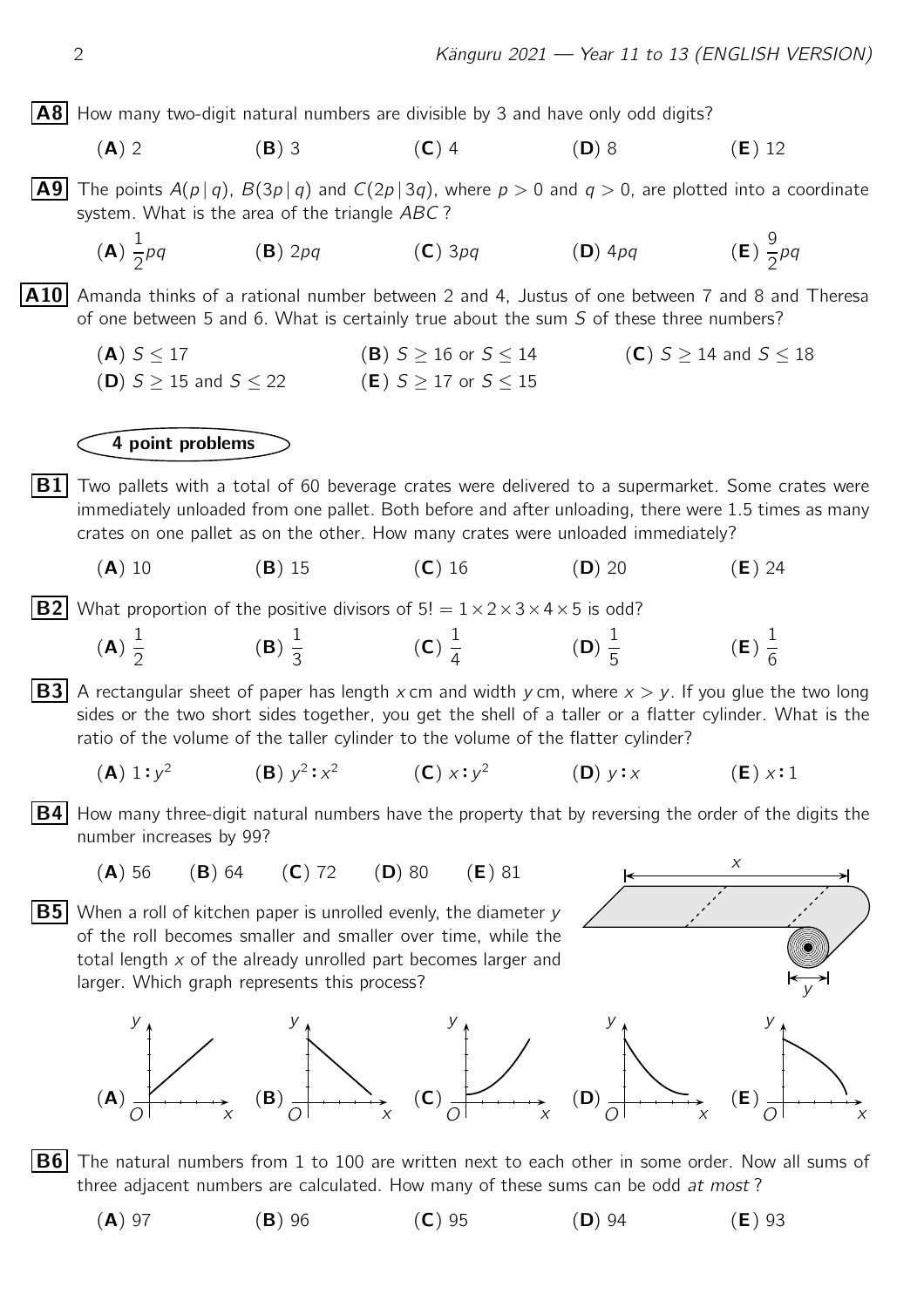**B7** The figure shows the parabola with the equation  $y = ax^2 + bx + c$  for three different real numbers a, b, c and a straight line. Which of the following equations could possibly describe this line?

(A)  $y = bx + c$  (B)  $y = cx + b$  (C)  $y = ax + b$ (**D**)  $y = ax + c$  (**E**)  $y = cx + a$ 

B8 24 5 Ahmed wants to write the numbers from 1 to 25 in the 5×5 field so that the five numbers in each row and the five numbers in each column have the same sum. Ahmed has already written some of the numbers. What number does Ahmed have to write in the box with the question mark?

(A) 7 (B) 12 (C) 14 (D) 19 (E) 21

**B9** The function f is defined for all real numbers. It is  $f(1) = 2$ , and  $f(x + y) = f(x) \times f(y)$  is true for all real numbers x and y. Then  $\frac{f(2021)}{f(2020)}$  $\frac{f(2021)}{f(2020)}$  =  $(A)$  2 2020  $\frac{2020}{2021}$  (**C**) 2022 (**D**) 2022  $\frac{2022}{2021}$  (**E**) 4044

 $\boxed{B10}$  Isa places a piece of rope on the table as shown. At each of the three crossings she randomly decides whether the crossing looks like this  $\mathbb X$  or like this  $\mathbb X$  , each with a probability of  $\frac{1}{2}$ 2 . What is the probability of the rope becoming knotted when Isa pulls on the two ends of the rope?

(A) 1 2 (B) 1 4 (C) 1 8 (D) 3 4 (E) 3 8

5 point problems

 $|C1|$  Our basketball team won their last game. The 7 players scored 1, 2, 7, 9, 10, 15 and 19 points. The three tallest players altogether scored twice as many points as the three shortest players altogether. How many points did the fourth tallest player score?

(A) 7 (B) 9 (C) 10 (D) 15 (E) 19

$$
\overline{\mathbf{a}}
$$

 $\overline{C2}$  Jesse and Liv play Battleship in a slightly different way. Jesse places a ship on one of  $\sqrt{1/2/3/4}$ the four squares (see figure). Liv tries to find out the location of the ship. To do this,

she asks for one of the four squares. If the ship is there, the game is over. If not, Jesse moves the ship one square to the right or to the left and Liv can ask again for a square. Which of the following sequences of questions allows Liv to find the ship for sure?

(A) 1,2,3,4,1,2,3,4 (B) 1,2,3,4,3,2,1 (C) 1,3,1,3,1,3 (D) 1,4,4,1,1 (E) 2,3,3,2

 $\overline{C3}$  Three squares are shown on the right. The points A, B and C lie on A a straight line. The area of the left square is  $49 \text{ cm}^2$  and the area of the middle square is 16 cm<sup>2</sup>. What is the area of the triangle  $ADC$  ?

(A) 24.5 cm<sup>2</sup> (B) 22 cm<sup>2</sup> (C) 18.5 cm<sup>2</sup> (D) 16 cm<sup>2</sup> (E) 14.5 cm<sup>2</sup>

$$
\begin{array}{c|c}\n & B \\
 & C\n\end{array}
$$



|    | 24             |    | 5  |  |
|----|----------------|----|----|--|
| 22 |                | 17 |    |  |
|    | 11             |    | 15 |  |
| 25 |                | 9  |    |  |
|    | $\overline{2}$ |    |    |  |